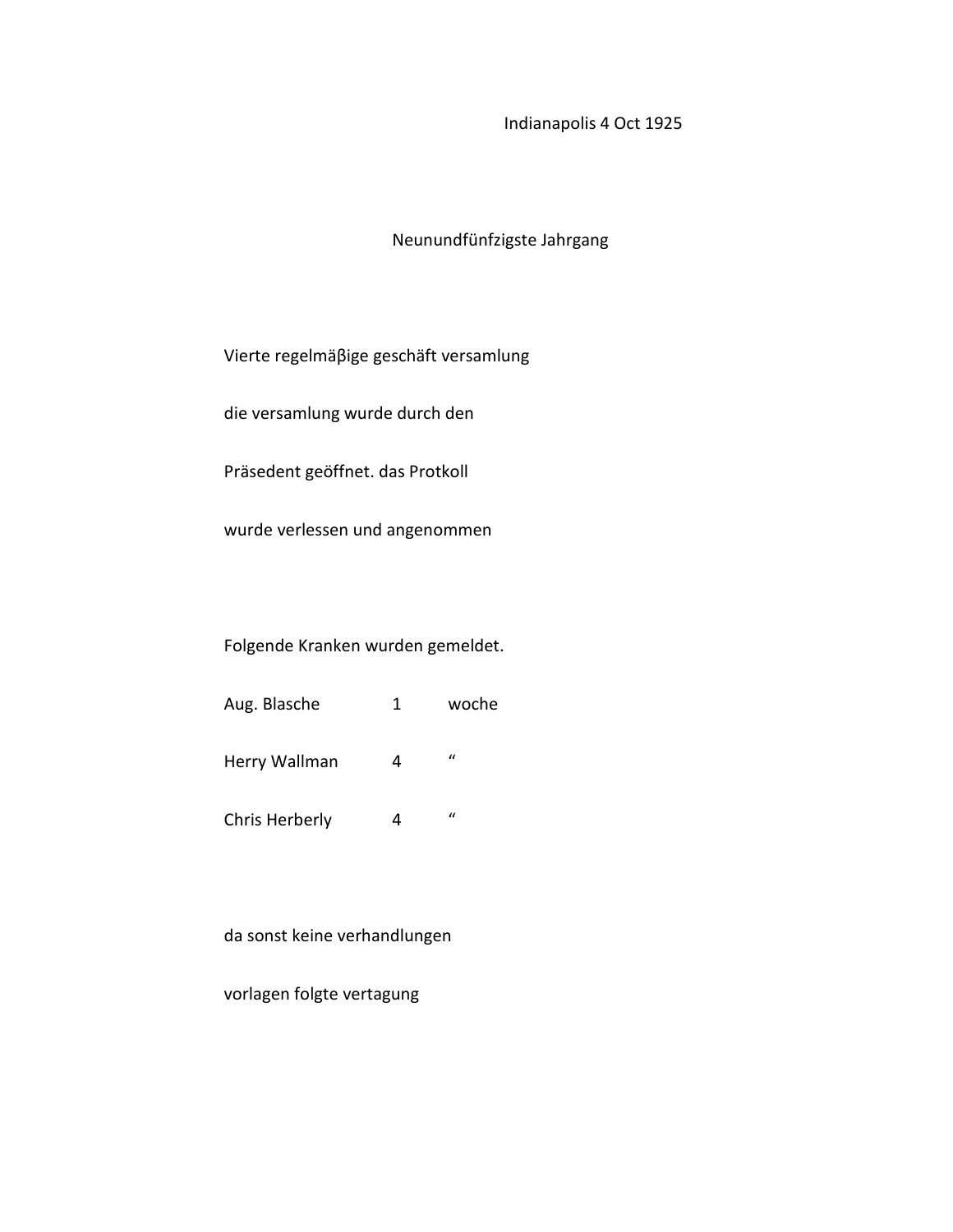# Indianapolis 4 - Oct 1925

### Einahmen

|                  | Federal Investment and Loan Co. | 65 00 |         |
|------------------|---------------------------------|-------|---------|
| Zinsen           | Fred. Pattman                   | 42 50 |         |
| $\boldsymbol{u}$ | Walter Stumph                   | 25 00 |         |
| $\boldsymbol{u}$ | Wm C Meyer                      | 62 50 |         |
| Recived          | German Inv. & Sec. Co           | 73 57 |         |
| Recived          | German Inv. & Sec. Co.          | 21703 |         |
| <b>Beitrag</b>   |                                 | 78 00 |         |
|                  | Kassenbestand war               | 29133 |         |
|                  | Kassenbestand zugerechnet       |       | \$85493 |
|                  |                                 |       |         |
|                  | Ausgaben                        |       |         |
|                  | Aug. Blaske                     | 400   |         |
|                  | Herry Wallman                   | 16 00 |         |
|                  | Chris Herberly                  | 16 00 |         |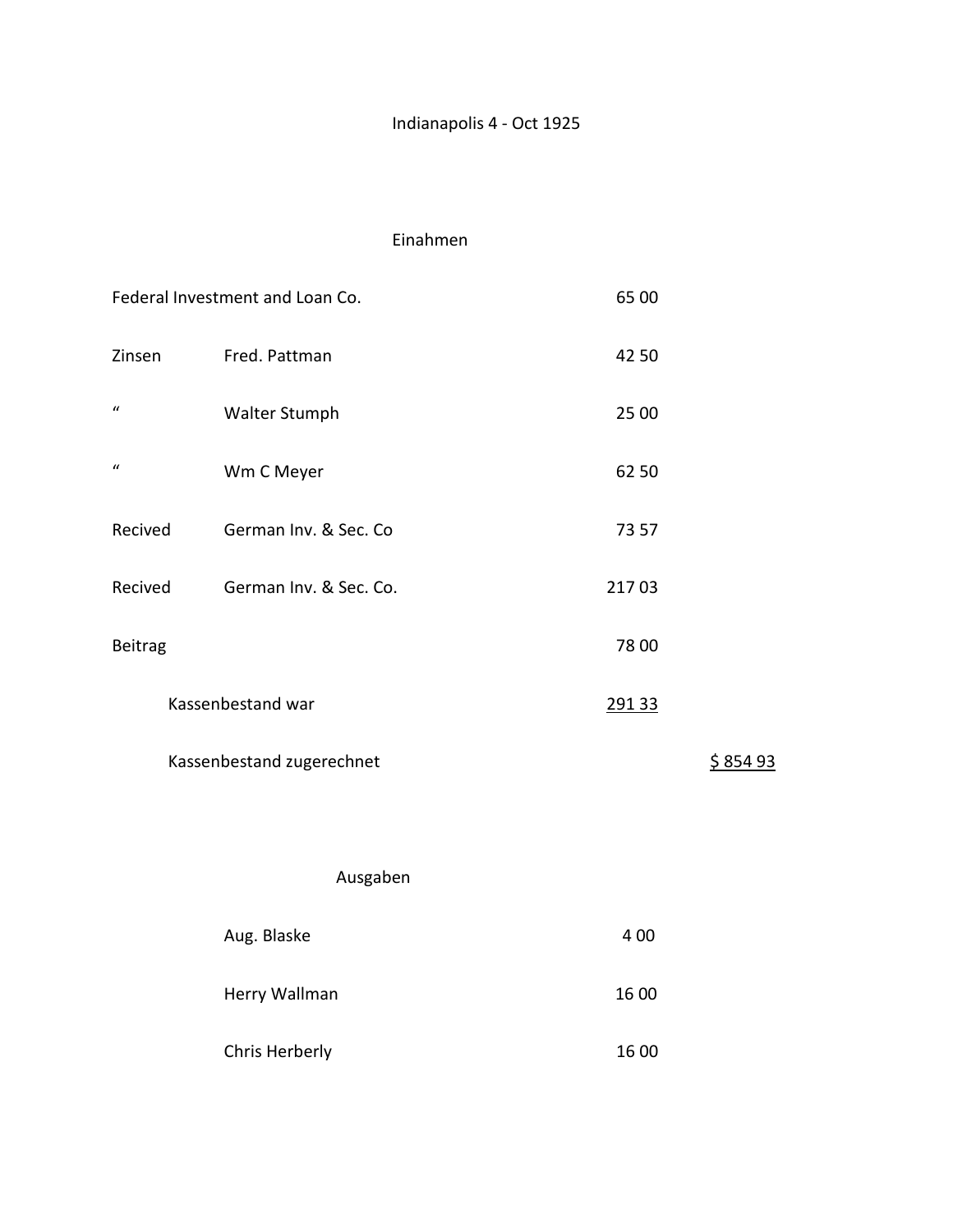| <b>Hall Rent</b>                 | 350    |          |
|----------------------------------|--------|----------|
| Gehalt an die beamten            | 1375   |          |
| Abbezahlt an die Trustees        | 431 60 |          |
| <b>Edward Hohlt</b>              | 54 00  |          |
| Ausgaben zusammen gerechnet      |        | \$538.85 |
| Ausgaben abgerechnet von der     |        |          |
| einahme bleibt der Kassenbestand |        | \$316.08 |

Chris Rosenbaum Prot Sec.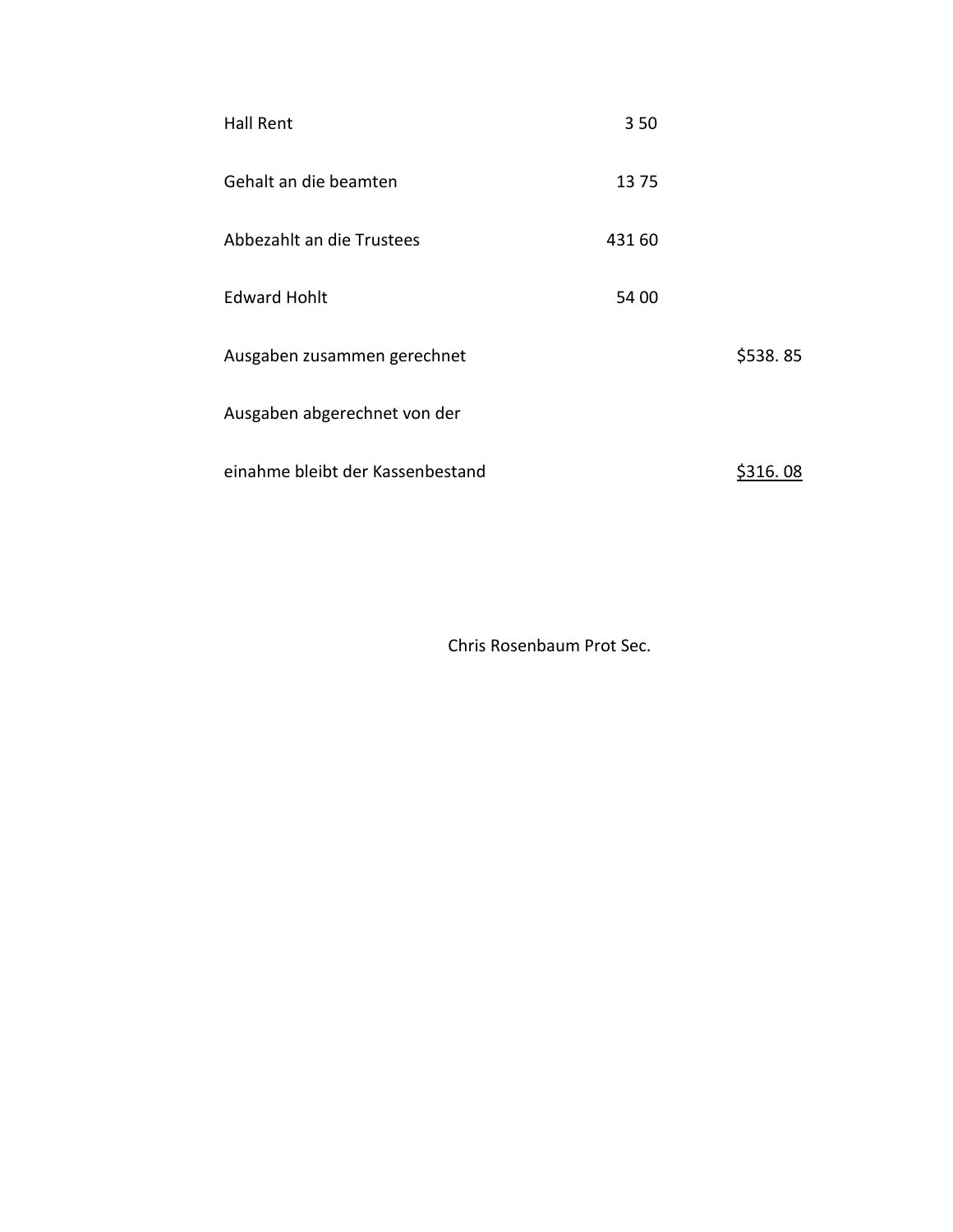Indianapolis October 4th, 1925

Fifty ninth year, fourth regular business meeting. The meeting was called to order by the president, last meeting's minutes were read and approved.

The following members were reported ill: Aug. Blasche, one week; Herry Wallman, four weeks Chris Herberly, four weeks.

As there wasn't any new business at this point the meeting was adjourned.

Indianapolis October 4, 1925

#### Contributions:

| Federal Investment and Loan Co.          | 65 00 |
|------------------------------------------|-------|
| Interest collected from:                 |       |
| Fred. Pattman                            | 42 00 |
| Walter Stumph                            | 25 00 |
| Wm. C. Meyer                             | 62 50 |
| Received from the German Inv. & Sec. Co. | 73 57 |
| Received from the German Inv. & Sec. Co. | 21703 |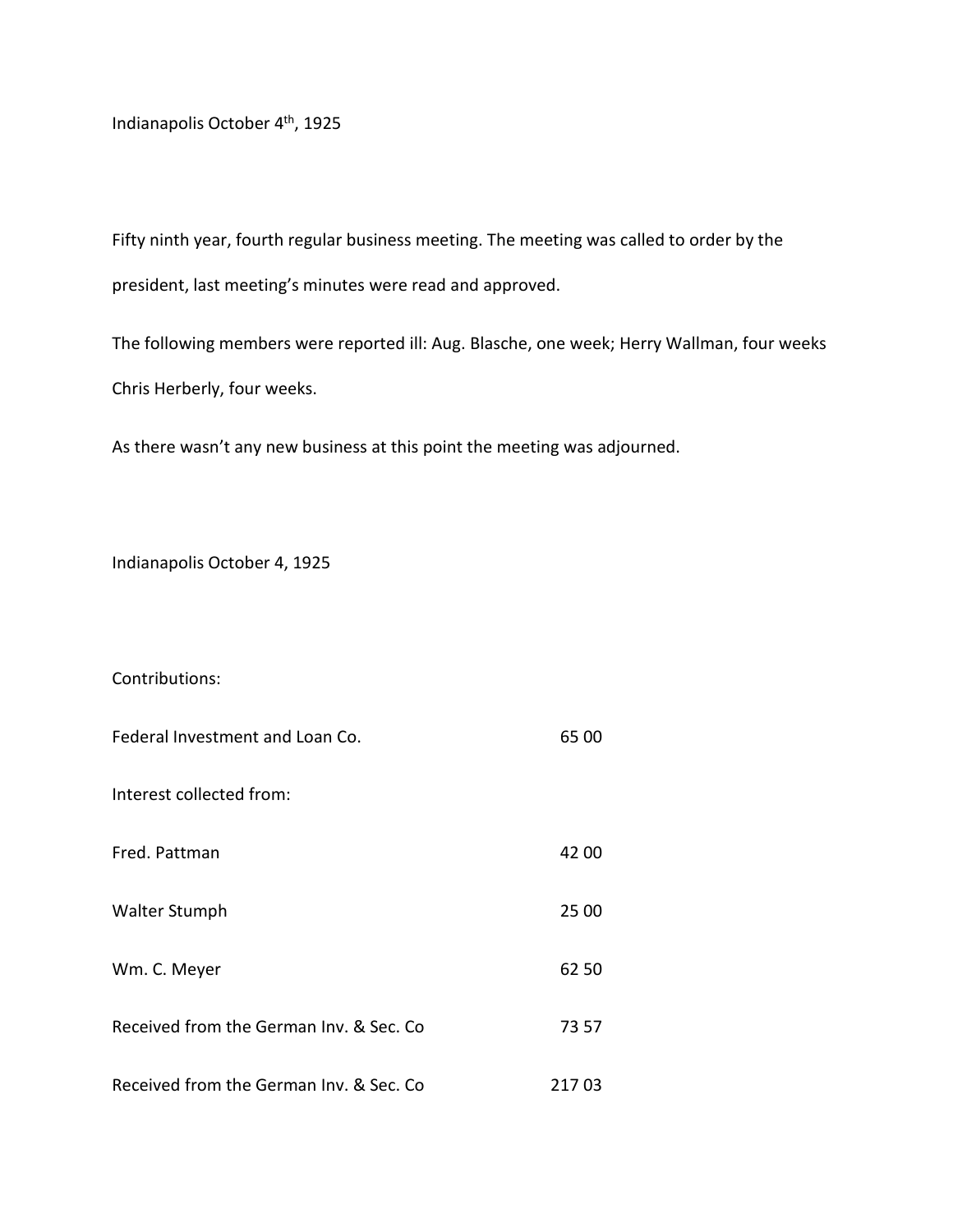| Dues                      | 78 00  |
|---------------------------|--------|
| The treasury balance was: | 291 33 |
| When added the total is:  | 854 93 |

# Expenditures:

[Sick benefits paid to]:

| Aug. Blaske   | 4 0 0 |
|---------------|-------|
| Herry Wallman | 16 00 |

Chris Herberly 16 00

Hall rent 3 50

Officers wages 13 75

Submitted to the trustees 431 60

[Paid out to] Edward Hohlt 54 00

Total expenditures: 538 85

# After subtracting the expenditures from contributions

the remaining treasury balance is 316 08